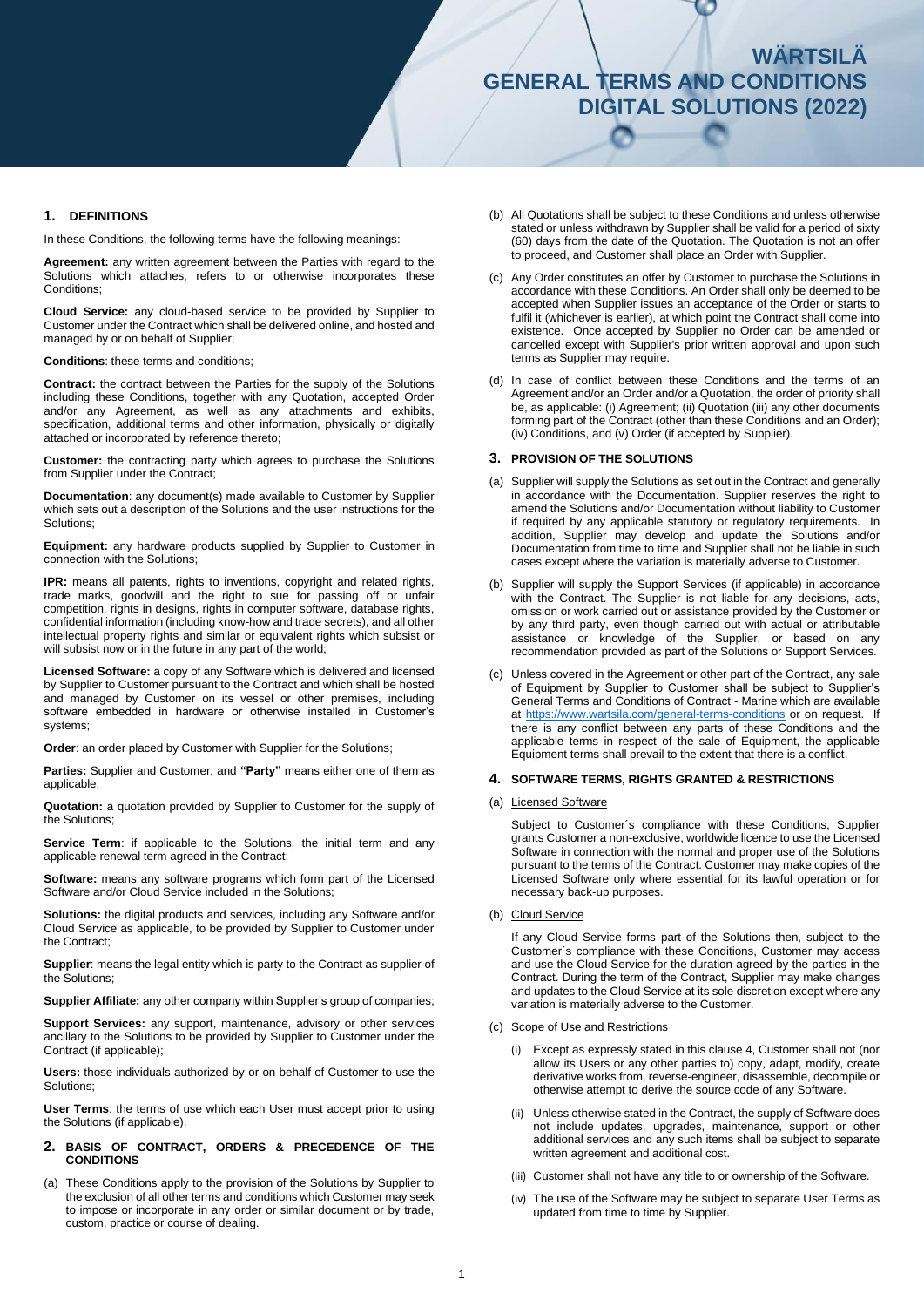(v) Where the Software includes any third party software, its use shall be subject to any separate license terms of the third party.

## (d) Distribution of Solutions

- (i) Any onward supply of the Licensed Software or Cloud Service to Customer's customers or other end users, shall be subject to the applicable terms of the Contract and these Conditions (or substantially equivalent terms), and Customer shall procure that each such customer or end user accepts such terms before using the Solutions.
- (ii) Customer shall make no representations or warranties regarding the Software, to Customer's customers or any other third party, from or on behalf of Supplier, and Customer shall not create or purport to create any obligations or liabilities for Supplier. Supplier will have no obligation to provide support or other services or remedies to Customer's customers or other end users.

#### **5. OWNERSHIP**

- (a) Supplier, or its licensors, retain all ownership and IPR to the Solutions, the Software and the Documentation. Supplier retains all ownership and IPR in anything developed and delivered by Supplier under the Contract.
- (b) If third party technology is appropriate or necessary for use with the Solutions, Customer's right to use such third party technology is governed by the terms of the third party technology licence agreement.
- Customer may not (and shall procure that its Users shall not) without Supplier's written agreement:
	- (i) remove or modify any Software markings or any notice of Supplier's or its licensors' proprietary rights; or
	- (ii) license, sell, rent, lease, transfer, assign, distribute, or otherwise commercially exploit or make the Solutions, Software or materials available, to any third party other than as expressly permitted under the terms of the Contract or otherwise agreed in writing by Supplier.
- (d) The rights granted to Customer under the Contract are also conditional on the following:
	- (i) if applicable, the rights of any specified User licensed to use the Solutions (e.g. on a "named user" basis) cannot be shared or used by more than one individual (unless such licence is reassigned in its entirety to another authorized user, in which case the prior authorized user shall no longer have any right to access or use the licence); and
	- (ii) Customer agrees to make all reasonable efforts to prevent unauthorized third parties from accessing the Solutions.

## **6. WARRANTIES, DISCLAIMERS and EXCLUSIVE REMEDIES**

- (a) Warranty
	- (i) Subject to 6(b), Supplier warrants that (A) the Licensed Software shall not contain any material non-conformance with Supplier's technical specification for such software for a period of one (1) year after delivery and (B) the Cloud Service will perform **substantially** in accordance with the Contract and Documentation for the duration of the applicable term provided in the Contract.
	- (ii) To the extent that any defect which is the responsibility of Supplier prevents the Licensed Software or Cloud Service from operating in accordance with the foregoing warranty in this clause 6(a), Supplier will use commercially reasonable efforts to correct the defect within a reasonable period. If the problem cannot be corrected, Supplier will in its sole discretion either replace the Licensed Software or Cloud Service, or install a new release or update, which constitutes the Customer's sole and exclusive remedy for any breach of the warranty.
- (b) Warranty Exclusions and Disclaimers
	- (i) The warranty at 6(a) shall not apply to the extent of any nonconformance which is caused by use of the Solutions contrary to the Supplier's instructions, or modification or alteration of the Solutions by any party other than the Supplier or the Supplier's duly authorised contractors or agents.
- (ii) Supplier does not guarantee that the Solutions will be performed error-free, virus-free, free from vulnerabilities or uninterrupted, or that Supplier will correct all service errors.
- (iii) Customer acknowledges that Supplier does not control the transfer of data over communications facilities, including the internet, and that the solutions may be subject to limitations, delays and other problems inherent in the use of such communications facilities. supplier is not responsible for delays, delivery failures or other damage resulting from such problems.
- (iv) To the maximum extent permitted by applicable law, Customer accepts the Software "as is" and as available. Except as expressly provided in the Contract, to the extent not prohibited by law, these warranties are exclusive and there are no other express or implied warranties or conditions including for satisfactory quality, merchantability, fitness for a particular purpose, accuracy, completeness, operability and interoperability, cyber security.
- (v) If the Parties agree that Customer may use the Solutions for trial purposes, such use shall be subject to the terms and conditions of the Contract, provided that Supplier does not offer any warranties for such use.

# **7. IPR INDEMNIFICATION**

- (a) If any third party claims that the Solutions or any part thereof infringes its IPR, Supplier will defend Customer and itself against all such claims and will be fully responsible for the cost of the defence and any reasonable cost or liability caused to Customer as a result thereof provided that the provisions of this clause 7(a) are subject to the following:
	- (i) Supplier is given prompt notice of any such claim;
	- (ii) Customer provides reasonable co-operation to Supplier in the defence and settlement of such claim, at Supplier's expense; and
	- (iii) Supplier is given sole authority to defend or settle the claim.
- (b) In the defence or settlement of any claim, Supplier has the right to decide the course of action, which may include procuring the right for Customer to continue using the Solutions, replacing or modifying the Solutions so that they become non-infringing or, if such remedies are not reasonably available, terminating the Contract on immediate notice to Customer without any additional liability or obligation to pay liquidated damages or other additional costs to Customer.
- (c) In no event shall Supplier, its employees, agents and sub-contractors be liable to Customer to the extent that the alleged infringement is based on any act or omission of Customer including but not limited to:
	- (i) a modification of the Solutions or Documentation by anyone other than the Supplier;
	- (ii) combination of the Software with any product not approved by Supplier;
	- (iii) Customer´s breach of this Contract;
	- (iv) Customer's use of the Solutions or Documentation in a manner contrary to any instructions given to the Customer by Supplier;
	- (v) Customer's use of the Solutions or Documentation after notice of the alleged or actual infringement from Supplier or any appropriate authority;
	- (vi) Supplier's modification of Licensed Software in compliance with specifications provided by Customer; or
	- (vii) failure of the Customer to implement updates provided by Supplier.
- (d) The foregoing provisions of this clause state Customer's sole and exclusive rights and remedies, and the Supplier's (including the Supplier's employees', agents' and sub-contractors') entire obligations and liability, for infringement of any IPR.

#### **8. RESTRICTIONS ON USE OF THE SOLUTIONS**

Customer agrees (and shall procure that its Users agree) not to use or permit use of the Solutions for any purpose that may (a) constitute an infringement of IPR or other proprietary rights, or (b) otherwise violate applicable laws or regulations. In addition to any other rights afforded to Supplier under the Contract, Supplier reserves the right to remove or disable access to any material that violates the foregoing restrictions. Supplier shall have no liability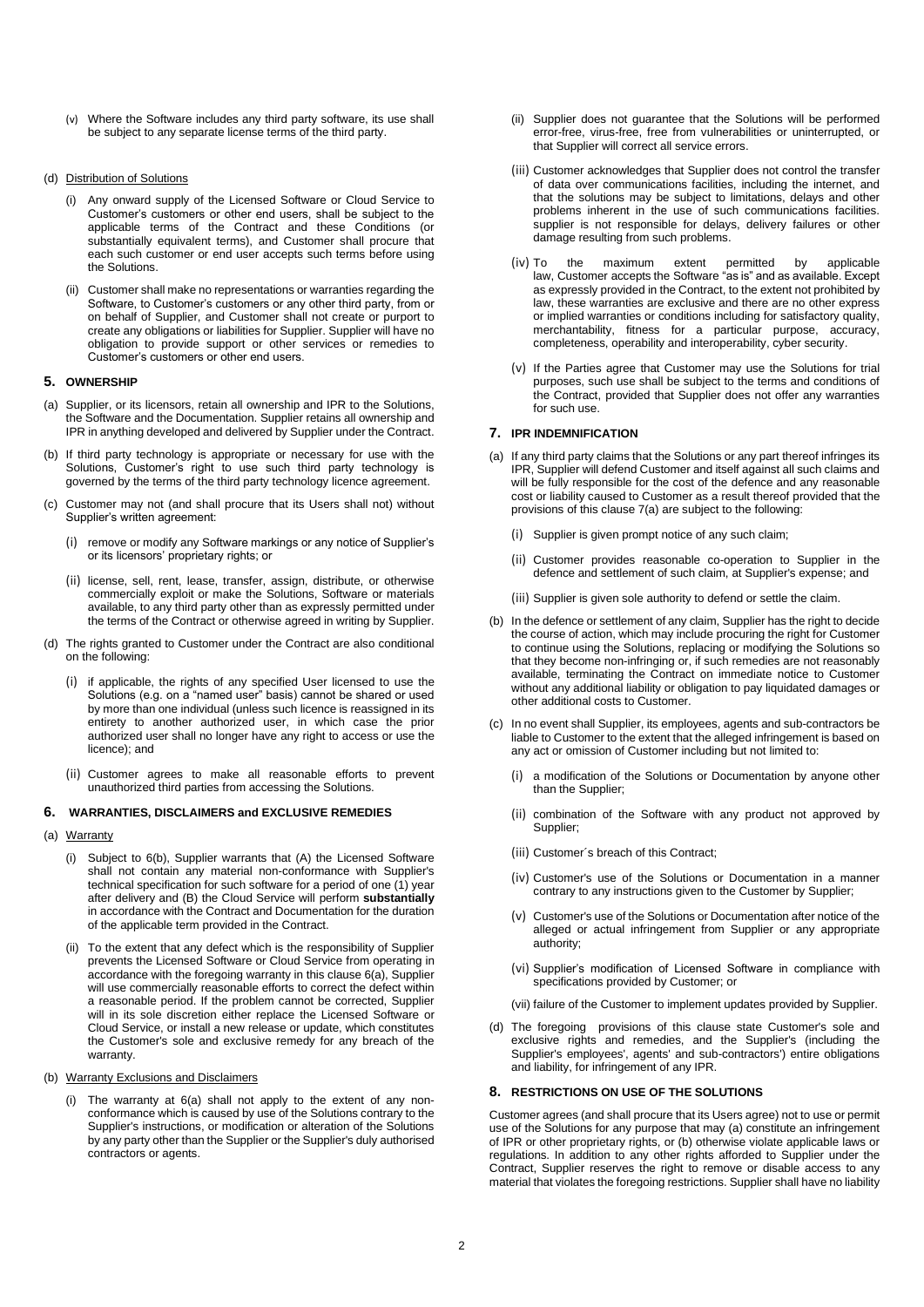to Customer if Supplier takes such action. Customer agrees to defend and indemnify Supplier against any claim arising out of a violation of Customer's (and its Users') obligations under this clause.

# **9. CUSTOMER ACKNOWLEDGEMENTS & OBLIGATIONS**

Customer acknowledges and agrees that:

- (a) it shall provide Supplier with all necessary co-operation and provide Supplier without charge all access, information, authorisations and facilities necessary and/or requested by Supplier to enable Supplier to provide the Solutions, investigate any potential faults in the Solutions and verify compliance with the Contract;
- (b) it shall use the Solutions in accordance with all applicable laws and regulations, the Documentation, User Terms and all reasonable instructions issued by Supplier;
- it shall ensure compliance with the Contract and User Terms by third parties who make use of the Solutions and shall be liable under the Contract for the acts and omissions of third parties as if they were Customer's acts omissions;
- (d) it shall notify Supplier of any defect in the Solutions immediately in case of emergencies or urgent situations and, for all other cases, as soon as possible but no later than 10 days of it becoming apparent;
- (e) except as otherwise expressly provided in the Contract, Customer is solely responsible for procuring, maintaining and securing adequate network connections and telecommunications links to enable the Solutions and shall allow the Solutions to pass its firewalls, and Customer is solely responsible for all problems, delays, delivery failures and all other loss or damage arising from or relating to Customer's network connections or telecommunications links or caused by the internet;
- (f) except as otherwise expressly agreed in the Contract, Supplier shall not be responsible for (i) the integration of the Solutions with other software, systems or equipment or (ii) protection of Customer's equipment, software or systems against cyber security threats;
- (g) Customer is responsible for all usage and costs of communications and data in the use of the Solutions;
- (h) In connection with the Solutions, Supplier may provide certain technical advice and technical recommendations to Customer. Any technical advice and technical recommendations related to the operation of Customer´s vessels or other premises are provided by Supplier only as an aid to Customer´s decision making. The safe voyage planning, navigation, manoeuvring, operation and monitoring of and instructions and advice given to the Customer vessels or other premises are dependent on human skill and judgement and are the responsibility of the relevant appropriately qualified personnel responsible for such tasks in accordance with all applicable laws, regulations and best practices. Accordingly, Wärtsilä will not be liable for any accident, damage or delay caused by or to any vessel or other premises owned or operated by the Customer or any other person whether or not the accident or damage is related to the use, reliance upon, operation or failure of the Solutions.
- (i) to the extent that Supplier's performance of any of its obligations under the Contract is prevented or delayed by any act or omission or failure to perform any of its obligations under the Contract by Customer, Supplier shall be relieved from the performance of any of its obligations shall not be liable for any costs or losses incurred directly or indirectly as a result.

#### **10. FEES AND PAYMENT**

- (a) Customer shall pay Supplier for the Solutions in accordance with the fees and payment terms agreed in writing between the parties in the Contract. If such terms include any advance payments. Supplier shall not be obliged to provide access to the Solutions until the advance payment relating to the Solutions has been paid. In the absence of any other payment terms agreed in the Contract, payment for the Solutions shall be made within thirty (30) days of the date of the relevant invoice issued by Supplier. Any sums not paid on the due date shall be subject to an interest charge at the rate of eight percent (8%) per annum on all amounts overdue until payment thereof, such to run from day to day and to accrue after as well as before any judgment. Customer shall pay the interest together with the overdue amount.
- (b) Unless otherwise stated all prices are quoted excluding taxes, levies, duties or similar governmental assessments of any nature including

without limitation value added, sales, use or withholding taxes, assessable by any jurisdiction, which are payable by Customer.

- (c) Supplier may, after giving reasonable advance notification to Customer:
	- (i) vary the fees for the Solutions from time to time, but not more than once per calendar year and subject to a maximum increase of 10% per year;
	- (ii) if Supplier's suppliers of products and services used in the Solutions increase their prices or change the terms relating thereto, pass such increases or changes on to Customer.
- (d) Any additional products and services which are not specified in the Contract but are agreed by the Parties to be provided by Supplier shall be subject to additional charges.
- (e) Fees due under the Contract are non-cancelable and sums paid nonrefundable. Customer shall pay all amounts due under the Contract in full without any set-off, counterclaim, deduction or withholding except as required by law.

#### **11. TECHNICAL DATA COLLECTION**

Notwithstanding anything to the contrary in these Conditions, Supplier may collect and use technical data, gathered in connection with the Solutions, in order to provide, monitor and support the Solutions, to provide new services or technologies to Customer and to support and develop its products, solutions and services. Data may be transferred within Supplier Affiliates and to third parties who act for or on their behalf for processing the data. Supplier and Supplier Affiliates shall own any enrichment, report or derivative work developed or derived from such data. The rights granted hereunder shall survive any termination or expiration of the Contract. Subject to the foregoing provisions of this clause, the Confidential Information clause below shall apply to such data.

# **12. CONFIDENTIAL INFORMATION**

- (a) 'Confidential Information' means all information of a confidential nature disclosed (whether in writing, orally or by another means and whether directly or indirectly) by one Party (the 'Disclosing Party') to the other Party (the 'Receiving Party') whether before or after the date of the Agreement including, without limitation, information relating to the Disclosing Party's technical or commercial information, products, services, IPR, business affairs, operations, processes, plans or intentions.
- (b) The Parties shall at all times, both during the term of the Contract, and for a period of five (5) years after its termination, keep in strict confidence all Confidential Information belonging to the other Party and restrict disclosure of such Confidential Information to such of its employees, professional advisers, agents or sub-contractors on a need to know basis for the purposes of discharging that Party's obligations or exercising its rights under this Agreement and shall ensure that such employees, professional advisers, agents or sub-contractors are subject to the same obligations of confidentiality as bind that Party. This obligation will not apply to the extent that the Receiving Party can demonstrate (i) the disclosed information at the time of disclosure is part of the public domain and became part of the public domain without breach of the provisions of these Conditions; (ii) the disclosed information was in the possession of the Receiving Party at the time of its disclosure by the Disclosing Party; or (iii) the disclosed information is received from a third party without similar restrictions.
- (c) The Receiving Party may disclose Confidential Information as required to comply with applicable laws or regulations but only to the extent required and will immediately notify the Disclosing Party (unless prohibited from doing so by law).

# **13. LIABILITY**

- (a) The warranties given in these Conditions are the only warranties given by Supplier and otherwise these Conditions specify the entire liability of Supplier including liability for negligence and in particular but without limitation all statutory or other express implied or collateral terms conditions or warranties are excluded to the fullest extent permitted by law. Further, Customer assumes sole responsibility for results obtained from its use of the Solutions and the Documentation.
- (b) Nothing in these Conditions shall limit or exclude Supplier's liability for:
	- (i) death or personal injury caused by its negligence, or by the negligence of its employees, agents or subcontractors;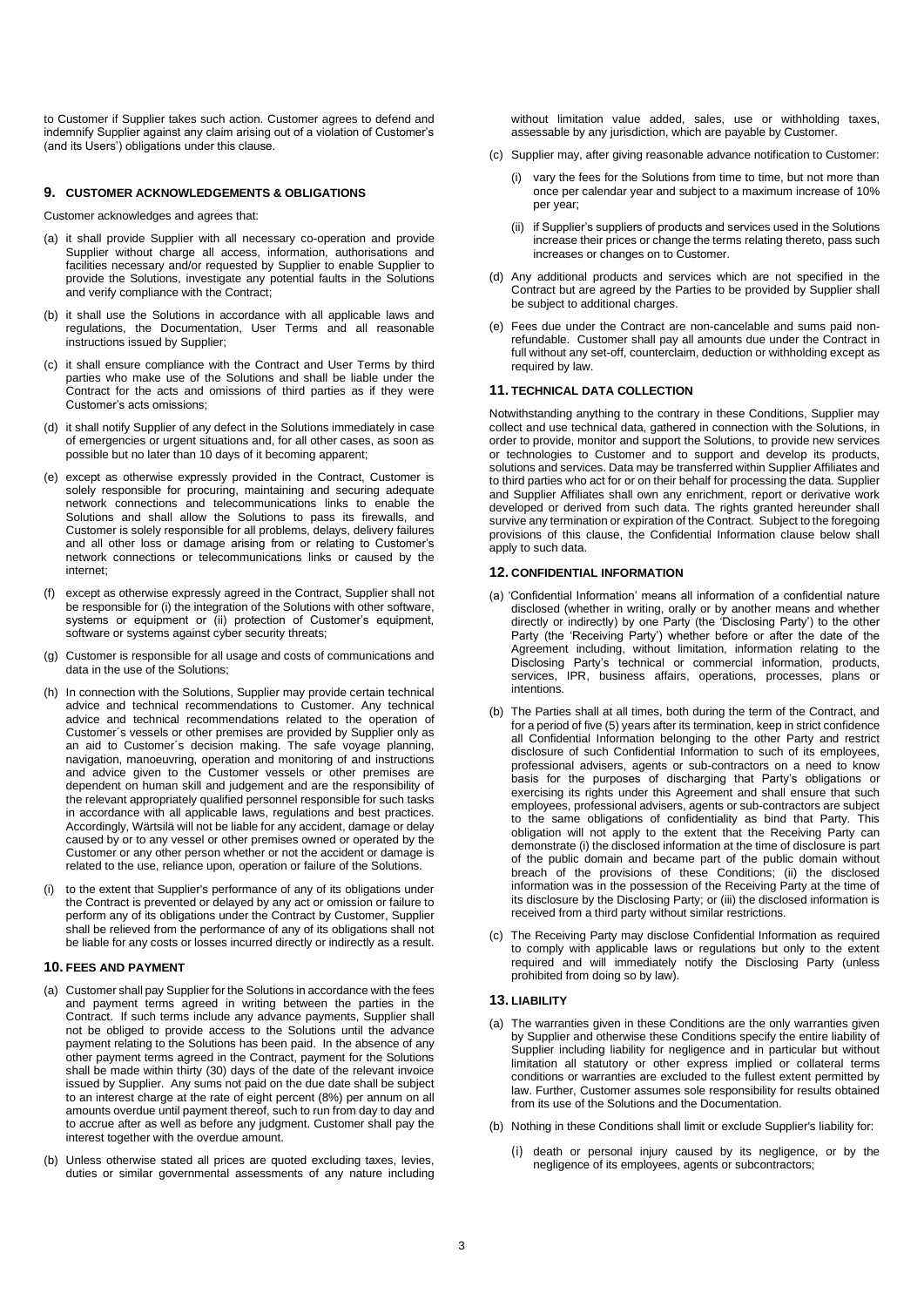- (ii) fraud or fraudulent misrepresentation; or
- (iii) any other liability which cannot legally be excluded.
- (c) Subject to sub-clause (b) above, Supplier shall under no circumstances whatever be liable to Customer, whether in contract, tort (including negligence), breach of statutory duty, or otherwise for:
	- any loss (whether direct or indirect) of profits, business, business opportunities, revenue, turnover, reputation or goodwill;
	- (ii) any loss or corruption (whether direct or indirect) of data or information;
	- (iii) loss (whether direct or indirect) of anticipated savings or wasted expenditure (including management time);
	- (iv) business interruption or any loss or liability (whether direct or indirect) under or in relation to any other contract; or
	- (v) any indirect or consequential loss or liability whatsoever.
- (d) Subject to sub-clause (b) above, Supplier's total liability to Customer in respect of all other losses arising under or in connection with the Contract, whether in contract, tort (including negligence), breach of statutory duty, or otherwise, shall in no circumstances exceed one hundred percent (100%) of the amount paid to Supplier under the Contract for the immediately preceding twelve (12) month period.
- (e) Customer is required to notify Supplier of any claim as soon as reasonably possible and in any event within ten (10) days of Customer suffering any alleged loss or damage.

#### **14. FORCE MAJEURE**

- (a) For the purposes of these Conditions, **Force Majeure Event** means an event beyond the reasonable control of Supplier (whether foreseen or unforeseen) including but not limited to strikes, lock-outs or other industrial disputes (whether involving the workforce of Supplier or any other party), cyber incidents, failure of a utility service (including, without limitation, failure of electrical, internet or telecommunications) or transport network, act of God, war, riot, civil commotion, malicious damage, compliance with any law or governmental order, rule, regulation or direction, imposition of sanctions, accident, breakdown of plant or machinery, fire, flood, storm, epidemic or default of suppliers or subcontractors.
- (b) Both Parties will use their reasonable efforts to mitigate the effect of a Force Majeure Event.
- (c) Supplier shall not be liable to Customer for any delay or failure to perform its obligations under the Contract as a result of a Force Majeure Event.
- (d) If the Force Majeure Event prevents Supplier from providing the Solutions (in whole or in part) for more than 90 days, either Party may terminate the Contract immediately by giving written notice to the other Party. This clause does not excuse either Party's obligation to take reasonable steps to follow its normal disaster recovery procedures or obligations to pay for the Solutions.

#### **15. END OF CONTRACT, TERMINATION AND SUSPENSION**

- (a) Where applicable, the Contract shall continue for the Term unless terminated earlier in accordance with its terms. At the end of the Contract, all rights to access or use the Solutions shall end.
- (b) Without prejudice to any claim or right it might otherwise make or exercise, Supplier shall have the right forthwith to terminate the Contract with immediate effect by notice and to claim for any losses, costs or expenses thereby incurred if:
	- (i) Customer commits a material breach of any term of the Contract (including a failure to pay any amount due under the Contract on the due date for payment) and (if such a breach is remediable) fails to remedy that breach within 30 days of being notified in writing to do so;
	- (ii) Customer becomes insolvent, enters administration, liquidation or any composition or arrangement with its creditors (other than in relation to a solvent restructuring), is wound up (unless for a solvent restructuring), has a receiver appointed to any of its assets or ceases to carry on business, or if any analogous step or action is taken in another jurisdiction
- (c) Without limiting its other rights or remedies, Supplier may suspend all or any part of the Solutions:
	- (i) if Customer is in breach of the Contract, including but not limited to any failure to pay the fees for the Solutions, and has not remedied such breach within 30 days of notice of the same;
	- (ii) if Customer puts the Supplier, its platform or Solutions at risk of technical or security threat, third party claims due to infringing or illegal content or data, or exposes the Supplier to some other liability or risk;
	- (iii) to comply with any legal requirement; or
	- (iv) if it is necessary to carry out maintenance, modifications or improvements of the Solutions (although Supplier will provide reasonable prior notice and keep suspension to a minimum).

If Supplier suspends the Solutions for a reason set out above, Customer shall remain liable throughout the period of suspension for all fees and such suspension shall not be regarded as a service failure or breach of contract.

- (d) On termination of the Contract for any reason Customer shall immediately pay to Supplier all of Supplier's outstanding unpaid fees.
- (e) Termination of the Contract shall not affect any of the Parties' rights and remedies that have accrued as at termination, including the right to claim monies due or damages in respect of any breach of the Contract that existed at or before the date of termination.
- (f) Customer agrees and acknowledges that Supplier has no obligation to retain any of Customer's data which is collected via the Solutions and that such data may be irretrievably deleted following the termination of the Contract.

## **16. GENERAL**

- (a) **Governing Law and Disputes.** These Conditions shall be governed by and construed in accordance with the law in force at the registered office of Supplier. Any dispute arising out of or in connection with these Conditions shall be referred to and finally resolved by arbitration under the Rules of Arbitration of the International Chamber of Commerce with three arbitrators appointed in accordance with the said rules. The seat, or legal place, of arbitration shall be Helsinki, Finland. The language to be used in the arbitral proceedings shall be English. A request by a Party to a court of competent jurisdiction for interim measures necessary to preserve that party's rights, including pre-arbitration attachments or injunctions, shall not be deemed incompatible with, or a waiver of, this agreement to arbitrate. The arbitration award shall be final and binding upon the Parties.
- (b) **Assignment and subcontracting.** Supplier may at any time assign, transfer, charge, subcontract or deal in any other manner with any or all of its rights or obligations under the Contract provided that if Supplier subcontracts its obligations it shall remain liable for them. Customer may not assign, transfer, charge, subcontract or deal in any other manner with any or all of Customer's rights or obligations under the Contract without Supplier's prior written consent.
- (c) **Notices.** Any notice or other communication given to a Party under or in connection with the Contract shall be in writing, addressed to that Party at its registered office, its principal place of business or such other address as that Party may have specified to the other Party in writing, and shall be delivered personally or commercial courier. The provisions of this clause shall not apply to the service of any proceedings or other documents in any legal action.
- (d) **Severance.** If any court or competent authority finds that any provision of the Contract (or part of any provision) is invalid, illegal or unenforceable, that provision or part-provision shall, to the extent required, be deemed to be deleted, and the validity and enforceability of the other provisions of the Contract shall not be affected. If any invalid, unenforceable or illegal provision of the Contract would be valid, enforceable and legal if some part of it were deleted, the provision shall apply with the minimum modification necessary to make it legal, valid and enforceable.
- (e) **Waiver.** A waiver of any right or remedy under the Contract is only effective if given in writing and shall not be deemed a waiver of any subsequent breach or default. No failure or delay by a Party to exercise any right or remedy provided under the Contract or by law shall constitute a waiver of that or any other right or remedy, nor shall it preclude or restrict the further exercise of that or any other right or remedy. No single